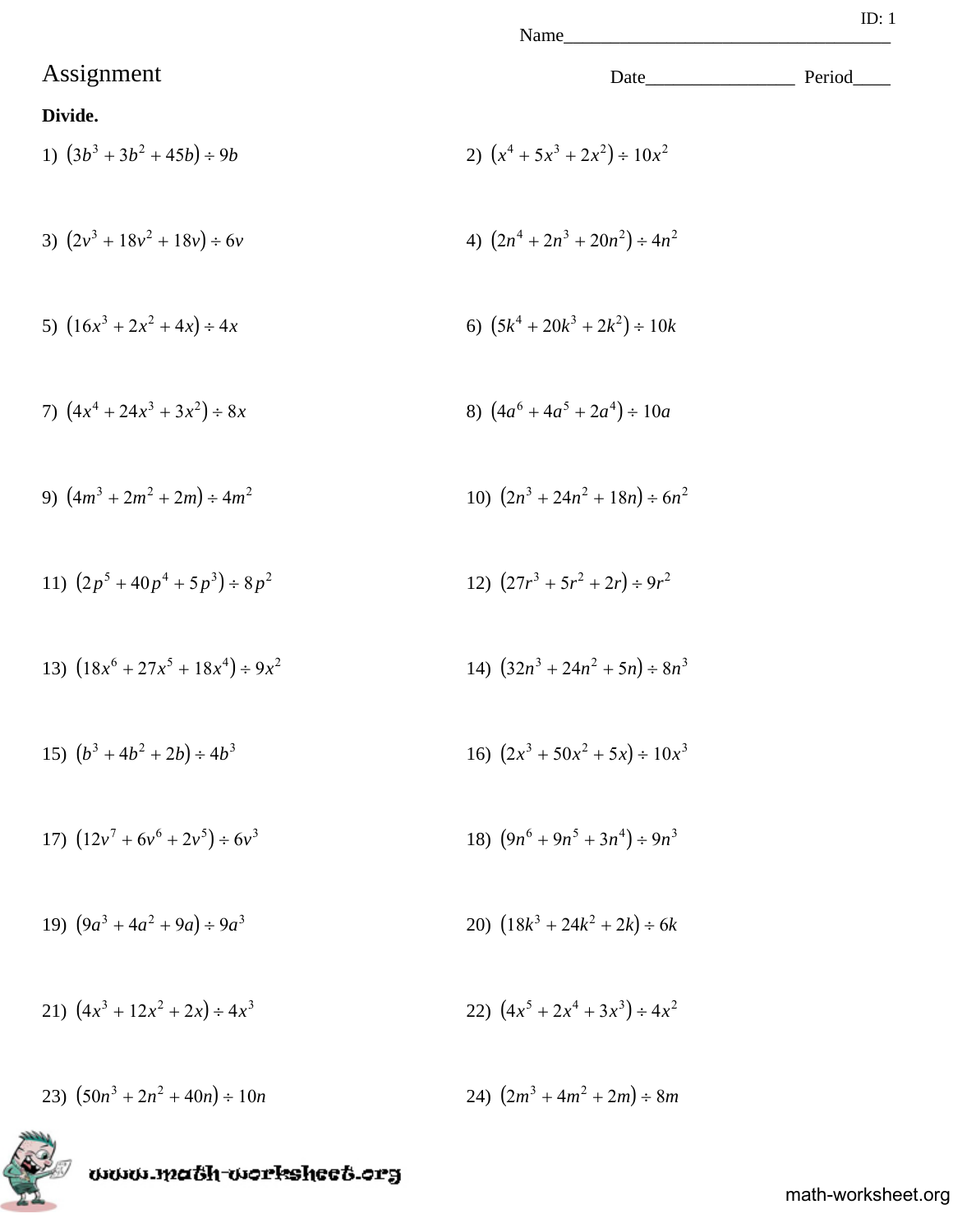# Answers to Assignment (ID: 1)

1) 
$$
\frac{b^2}{3} + \frac{b}{3} + 5
$$
  
\n2)  $\frac{x^2}{10} + \frac{x}{2} + \frac{1}{5}$   
\n3)  $\frac{v^2}{3} + 3v + 3$   
\n4)  $\frac{n^2}{2} + \frac{n}{2} + 5$   
\n5)  $4x^2 + \frac{x}{2} + 1$   
\n6)  $\frac{k^3}{2} + 2k^2 + \frac{k}{5}$   
\n7)  $\frac{x^3}{2} + 3x^2 + \frac{3x}{8}$   
\n8)  $\frac{2a^5}{5} + \frac{2a^4}{5} + \frac{a^3}{5}$   
\n9)  $m + \frac{1}{2} + \frac{1}{2m}$   
\n10)  $\frac{n}{3} + 4 + \frac{3}{n}$   
\n11)  $\frac{p^3}{4} + 5p^2 + \frac{5p}{8}$   
\n12)  $3r + \frac{5}{9} + \frac{2}{9r}$   
\n13)  $2x^4 + 3x^3 + 2x^2$   
\n14)  $4 + \frac{3}{n} + \frac{5}{8n^2}$   
\n15)  $\frac{1}{4} + \frac{1}{b} + \frac{1}{2b^2}$   
\n16)  $\frac{1}{5} + \frac{5}{x} + \frac{1}{2x^2}$   
\n17)  $2v^4 + v^3 + \frac{v^2}{3}$   
\n18)  $n^3 + n^2 + \frac{n}{3}$   
\n19)  $1 + \frac{4}{9a} + \frac{1}{a^2}$   
\n20)  $3k^2 + 4k + \frac{1}{3}$   
\n21)  $1 + \frac{3}{x} + \frac{1}{2x^2}$   
\n22)  $x^3 + \frac{x^2}{2} + \frac{3x}{4}$   
\n23)  $5n^2 + \frac{n}{5} + 4$   
\n24)  $\frac{m^2}{4} + \frac{m}{2} + \frac{1}{4}$ 

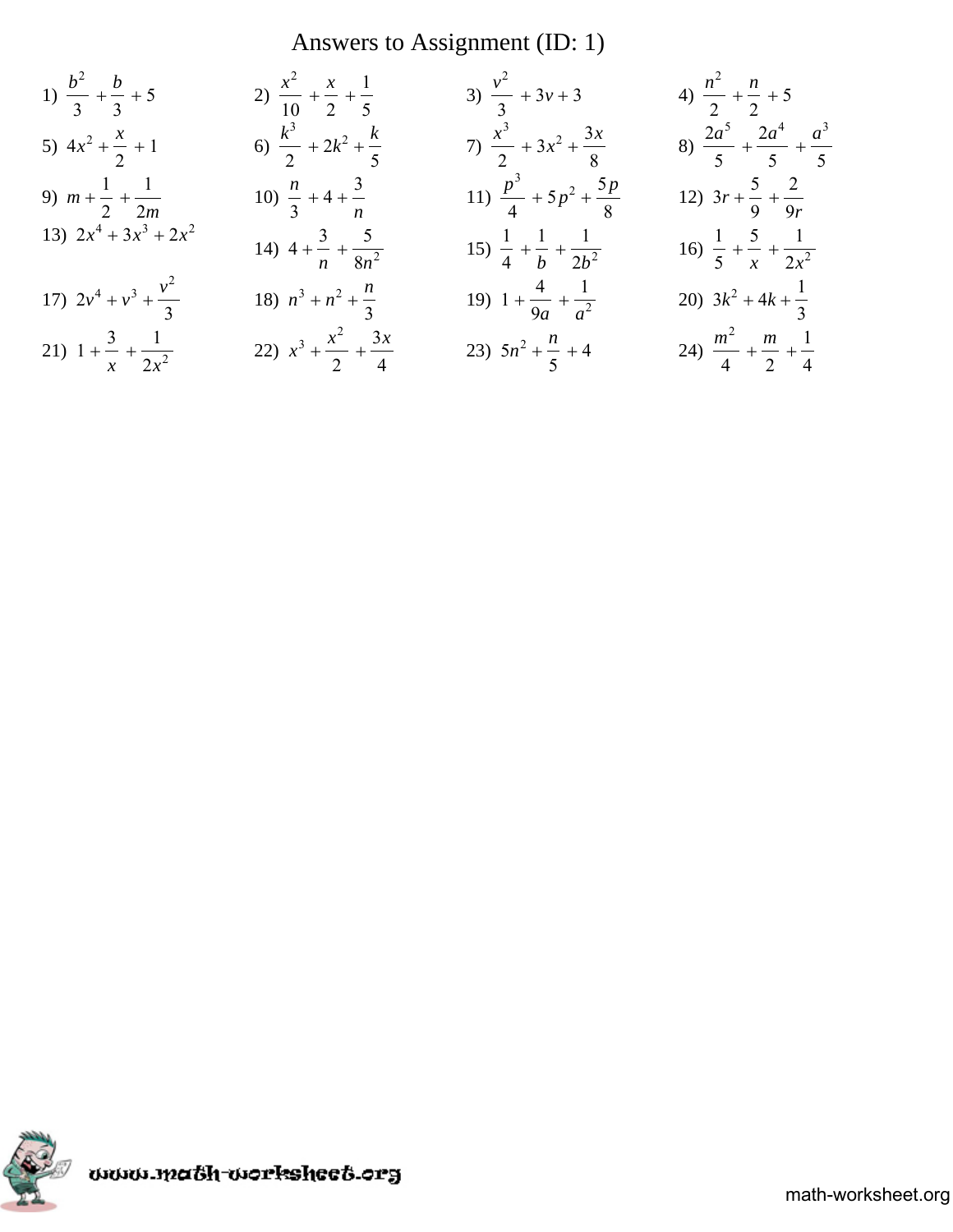## Assignment Date\_\_\_\_\_\_\_\_\_\_\_\_\_\_\_\_ Period\_\_\_\_

## **Divide.**

1) 
$$
(6x^4 + x^3 + 6x^2) \div 6x
$$
  
2)  $(12m^3 + 4m^2 + 3m) \div 4m$ 

3) 
$$
(2n^4 + 4n^3 + 50n^2) \div 10n
$$
  
4)  $(4p^3 + 40p^2 + 4p) \div 8p^3$ 

5) 
$$
(3n^3 + 16n^2 + 4n) \div 4n
$$
   
6)  $(24x^3 + 24x^2 + 12x) \div 6x$ 

7) 
$$
(4b^4 + 3b^3 + 8b^2) \div 4b^2
$$
  
8)  $(45r^4 + 9r^3 + 45r^2) \div 9r$ 

9) 
$$
(4x^3 + 2x^2 + 8x) \div 8x^2
$$
  
10)  $(10v^3 + 5v^2 + 2v) \div 10v^2$ 

11) 
$$
(a^3 + 2a^2 + 6a) \div 6a^2
$$
  
12)  $(8x^3 + 16x^2 + 16x) \div 8x^2$ 

13) 
$$
(30k^3 + 50k^2 + 3k) \div 10k^3
$$
  
14)  $(8p^4 + 4p^3 + 2p^2) \div 4p^3$ 

15) 
$$
(9x^3 + 5x^2 + x) \div 9x^3
$$
  
16)  $(2n^4 + 2n^3 + 6n^2) \div 6n^3$ 

17) 
$$
(4m^6 + 16m^5 + 8m^4) \div 8m^3
$$
  
18)  $(4r^3 + 12r^2 + 12r) \div 4r^3$ 

19) 
$$
(40x^4 + 5x^3 + 10x^2) \div 10x^3
$$
  
20)  $(5n^3 + 10n^2 + 2n) \div 10n^2$ 

21) 
$$
(b^4 + 4b^3 + 4b^2) \div 8b^2
$$
  
22)  $(2v^3 + 18v^2 + 18v) \div 6v^3$ 

23)  $(12n^4 + 5n^3 + 16n^2) \div 4n^2$ 24)  $(12x^3 + 18x^2 + 3x) \div 6x^2$ 

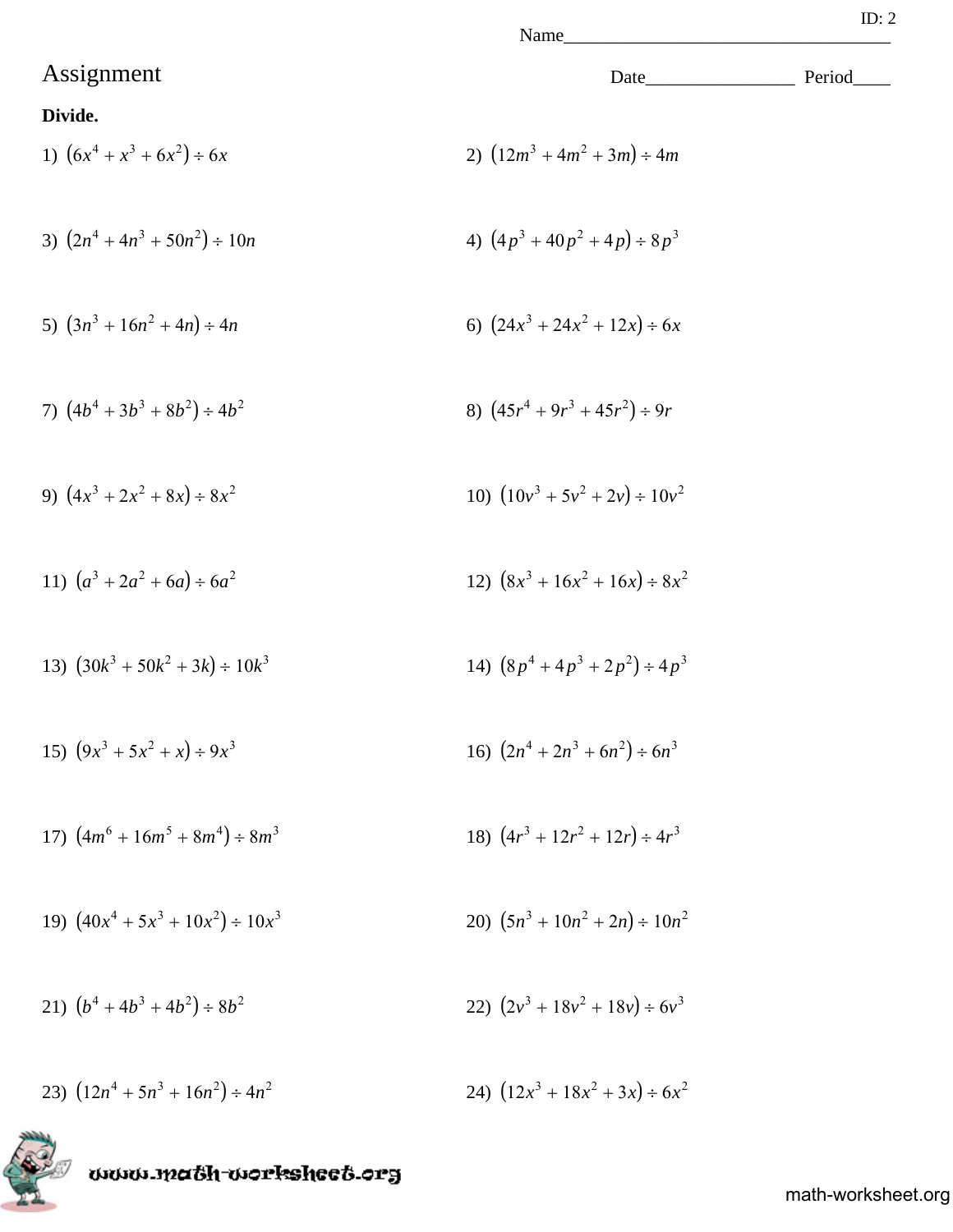# Answers to Assignment (ID: 2)

1) 
$$
x^3 + \frac{x^2}{6} + x
$$
  
\n2)  $3m^2 + m + \frac{3}{4}$   
\n3)  $\frac{n^3}{5} + \frac{2n^2}{5} + 5n$   
\n4)  $\frac{1}{2} + \frac{5}{p} + \frac{1}{2p^2}$   
\n5)  $\frac{3n^2}{4} + 4n + 1$   
\n6)  $4x^2 + 4x + 2$   
\n7)  $b^2 + \frac{3b}{4} + 2$   
\n8)  $5r^3 + r^2 + 5r$   
\n9)  $\frac{x}{2} + \frac{1}{4} + \frac{1}{x}$   
\n10)  $v + \frac{1}{2} + \frac{1}{5v}$   
\n11)  $\frac{a}{6} + \frac{1}{3} + \frac{1}{a}$   
\n12)  $x + 2 + \frac{2}{x}$   
\n13)  $3 + \frac{5}{k} + \frac{3}{10k^2}$   
\n14)  $2p + 1 + \frac{1}{2p}$   
\n15)  $1 + \frac{5}{9x} + \frac{1}{9x^2}$   
\n16)  $\frac{n}{3} + \frac{1}{3} + \frac{1}{n}$   
\n17)  $\frac{m^3}{2} + 2m^2 + m$   
\n18)  $1 + \frac{3}{r} + \frac{3}{r^2}$   
\n19)  $4x + \frac{1}{2} + \frac{1}{x}$   
\n20)  $\frac{n}{2} + 1 + \frac{1}{5n}$   
\n21)  $\frac{b^2}{8} + \frac{b}{2} + \frac{1}{2}$   
\n22)  $\frac{1}{3} + \frac{3}{v} + \frac{3}{v^2}$   
\n23)  $3n^2 + \frac{5n}{4} + 4$   
\n24)  $2x + 3 + \frac{1}{2x}$ 

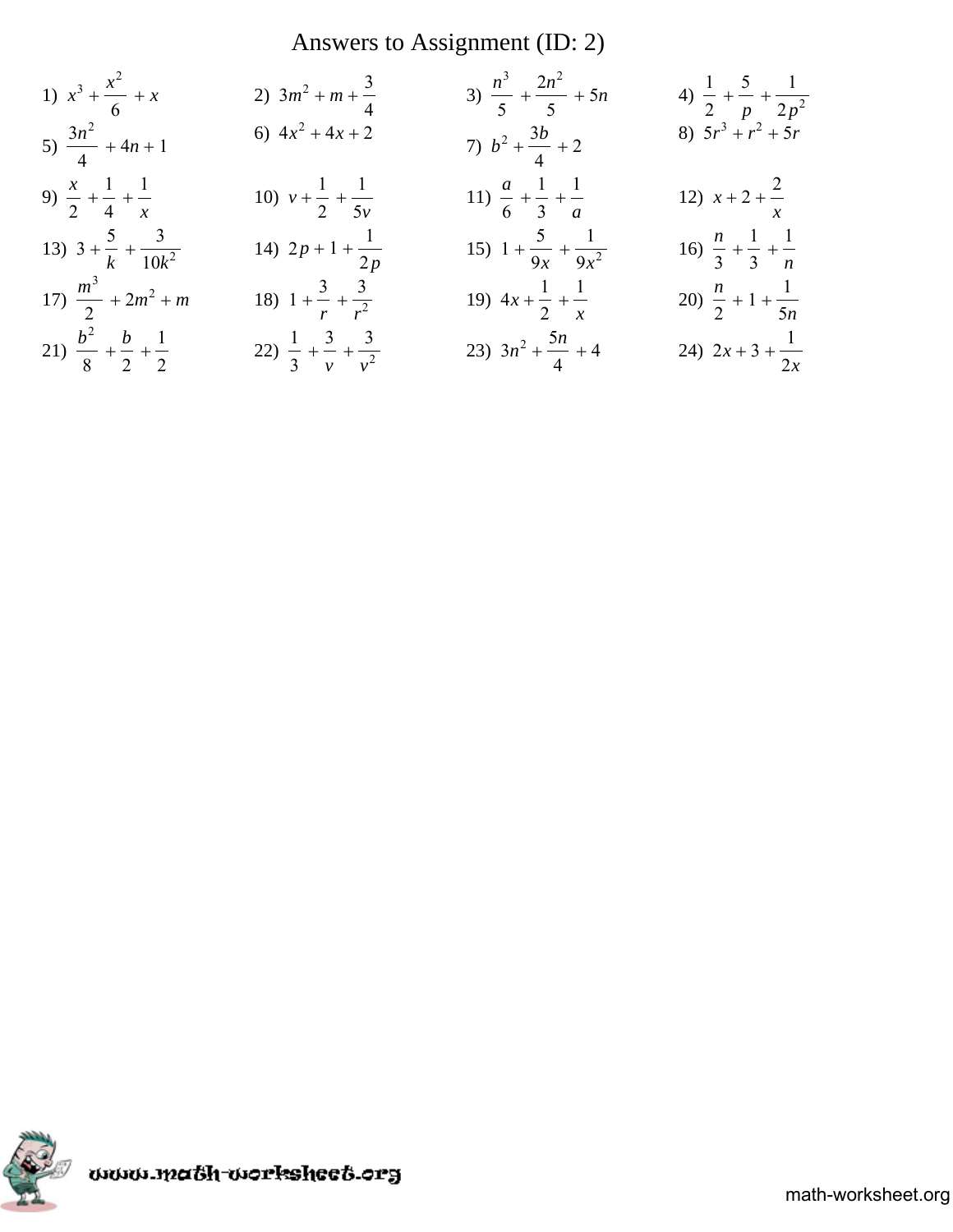# Assignment Date\_\_\_\_\_\_\_\_\_\_\_\_\_\_\_\_ Period\_\_\_\_ **Divide.** 1)  $(9a^3 + 36a^2 + 27a) \div 9a$ <br>2)  $(2k^3 + 5k^2 + 2k) \div 10k$ 3)  $(x^5 + 2x^4 + 24x^3) \div 8x$ 4)  $(3x^3 + 5x^2 + 3x) \div 4x$ 5)  $(18n^3 + 6n^2 + 24n) \div 6n$  6)  $(5m^3 + 5m^2 + 2m) \div 10m$ 7)  $(3p^4 + 36p^3 + 9p^2) \div 9p^2$ 8)  $(9x^3 + 3x^2 + 2x) \div 9x^2$ 9)  $(20m^3 + m^2 + 3m) \div 4m^2$  10)  $(4x^3 + 40x^2 + x) \div 10x^2$ 11)  $(12r^5 + 16r^4 + 16r^3) \div 4r^2$  $(2n^6 + 2n^5 + 2n^4) \div 6n^2$ 13)  $(40n^6 + 4n^5 + 2n^4) \div 8n^3$  $(4b^3 + 40b^2 + 2b) \div 8b^3$ 15)  $(2v^5 + v^4 + v^3) \div 6v^3$  $(2x^3 + 4x^2 + 50x) \div 10x^3$ 17)  $(16p^3 + 40p^2 + 2p) \div 8p^2$  18)  $(2k^3 + 3k^2 + 4k) \div 6k$ 19)  $(18a^5 + 3a^4 + 45a^3) \div 9a^3$  $(2x^3 + 2x^2 + x) \div 4x^3$ 21)  $(10n^4 + 10n^3 + 2n^2) \div 10n$  $(8r^4 + 40r^3 + 8r^2) \div 8r$ 24)  $(8x^4 + 2x^3 + 5x^2) \div 4x^3$ 23)  $(2m^3 + 5m^2 + 20m) \div 10m$ www.math-worksheet.org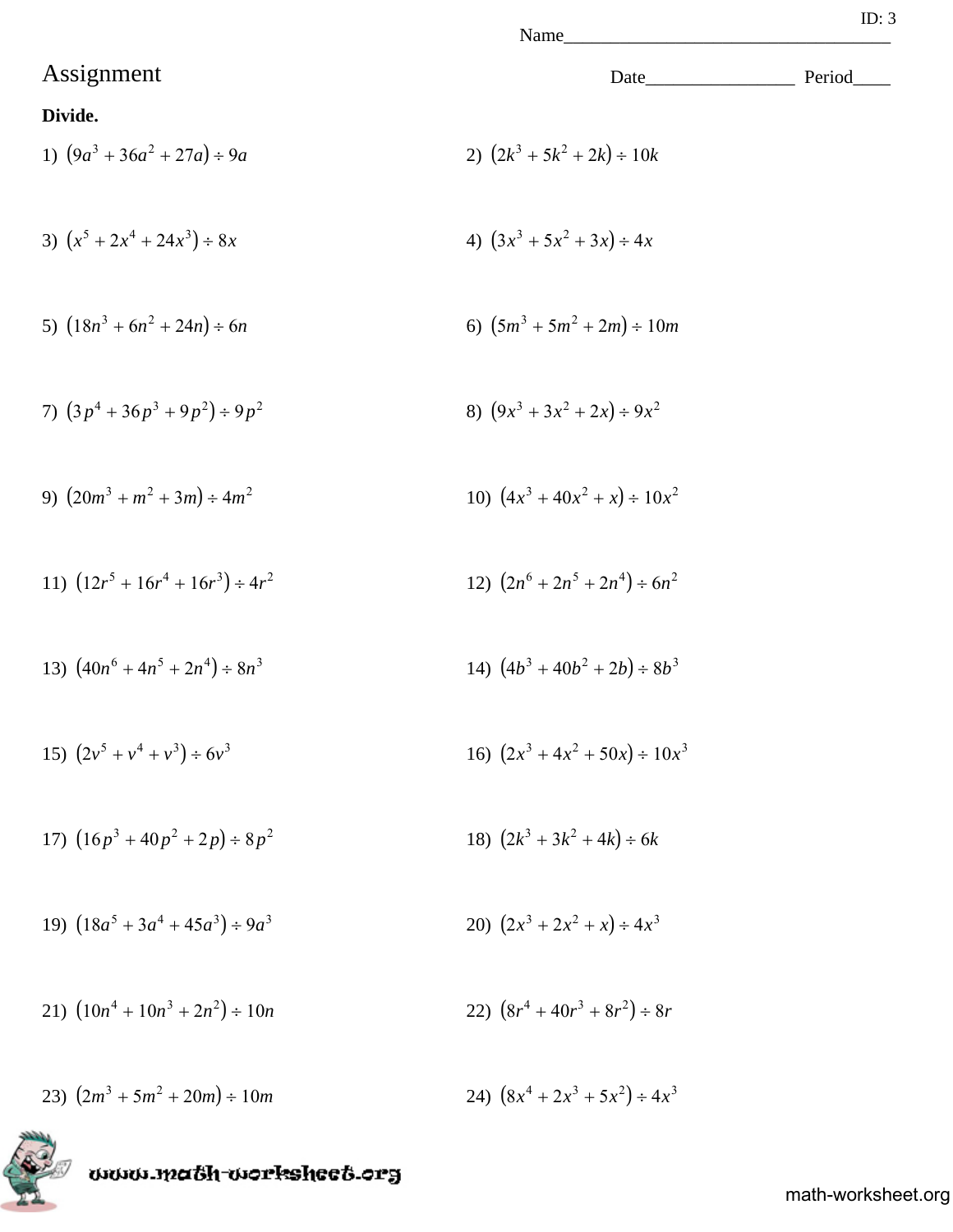# Answers to Assignment (ID: 3)

1) 
$$
a^2 + 4a + 3
$$
  
\n2)  $\frac{k^2}{5} + \frac{k}{2} + \frac{1}{5}$   
\n3)  $\frac{x^4}{8} + \frac{x^3}{4} + 3x^2$   
\n4)  $\frac{3x^2}{4} + \frac{5x}{4} + \frac{3}{4}$   
\n5)  $3n^2 + n + 4$   
\n6)  $\frac{m^2}{2} + \frac{m}{2} + \frac{1}{5}$   
\n7)  $\frac{p^2}{3} + 4p + 1$   
\n8)  $x + \frac{1}{3} + \frac{2}{9x}$   
\n9)  $5m + \frac{1}{4} + \frac{3}{4m}$   
\n10)  $\frac{2x}{5} + 4 + \frac{1}{10x}$   
\n11)  $3r^3 + 4r^2 + 4r$   
\n12)  $\frac{n^4}{3} + \frac{n^3}{3} + \frac{n^2}{3}$   
\n13)  $5n^3 + \frac{n^2}{2} + \frac{n}{4}$   
\n14)  $\frac{1}{2} + \frac{5}{b} + \frac{1}{4b^2}$   
\n15)  $\frac{v^2}{3} + \frac{v}{6} + \frac{1}{6}$   
\n16)  $\frac{1}{5} + \frac{2}{5x} + \frac{5}{x^2}$   
\n17)  $2p + 5 + \frac{1}{4p}$   
\n18)  $\frac{k^2}{3} + \frac{k}{2} + \frac{2}{3}$   
\n19)  $2a^2 + \frac{a}{3} + 5$   
\n20)  $\frac{1}{2} + \frac{1}{2x} + \frac{1}{4x^2}$   
\n21)  $n^3 + n^2 + \frac{n}{5}$   
\n22)  $r^3 + 5r^2 + r$   
\n23)  $\frac{m^2}{5} + \frac{m}{2} + 2$   
\n24)  $2x + \frac{1}{2} + \frac{5}{4x}$ 

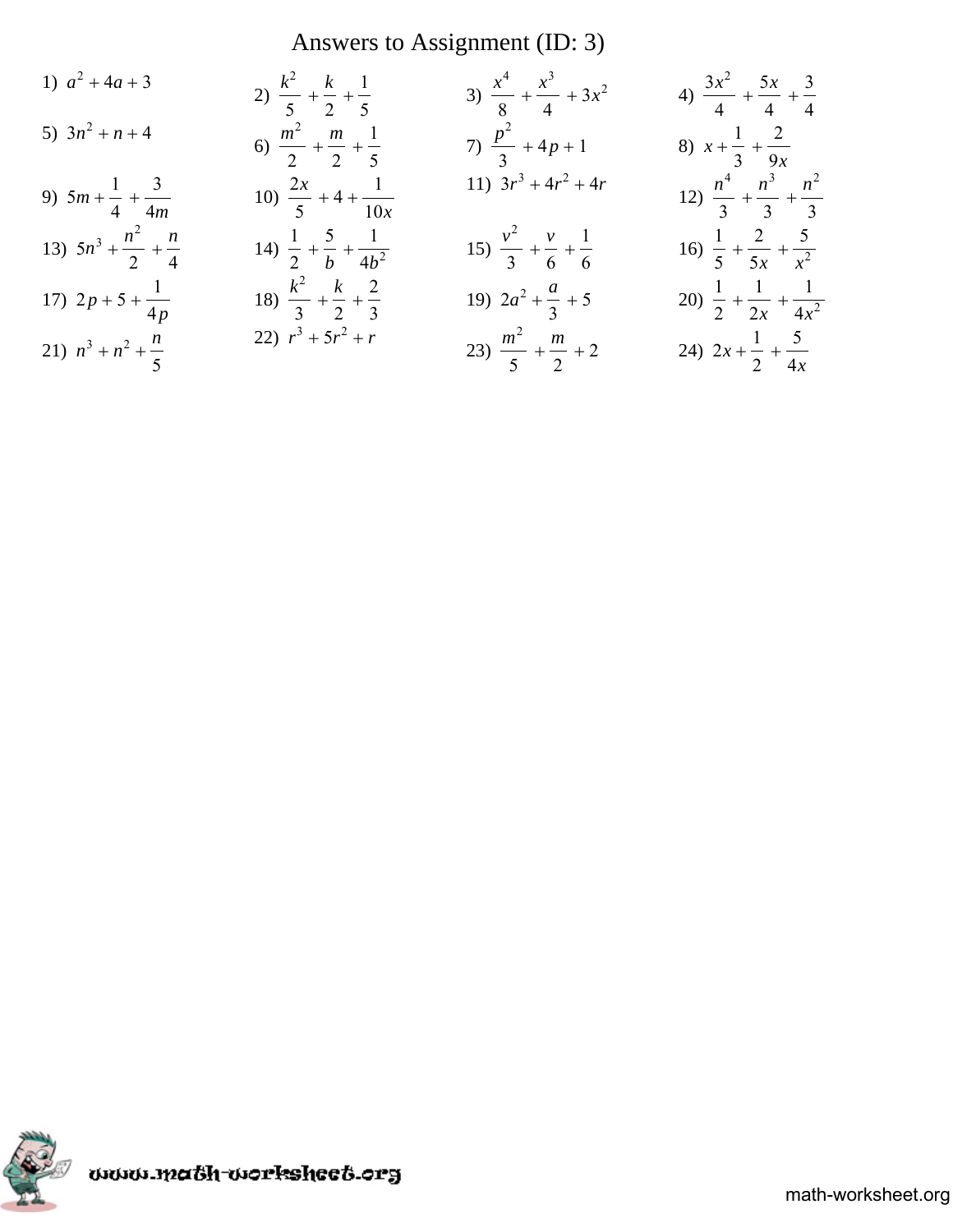1) 
$$
(24n^4 + 12n^3 + 24n^2) \div 6n
$$
  
2)  $(v^4 + 45v^3 + 45v^2) \div 9v$   
3)  $(12b^4 + 4b^3 + 2b^2) \div 4b$   
4)  $(12x^3 + 6x^2 + 3x) \div 6x$ 

5) 
$$
(6k^3 + 6k^2 + 2k) \div 6k^2
$$
   
6)  $(2n^3 + 5n^2 + 3n) \div 8n^2$ 

7) 
$$
(2a^5 + 3a^4 + 8a^3) \div 4a^2
$$
  
8)  $(9x^4 + 3x^3 + 9x^2) \div 9x$ 

9) 
$$
(18x^4 + 3x^3 + x^2) \div 9x^2
$$
  
10)  $(2m^3 + 4m^2 + 6m) \div 6m^3$ 

11) 
$$
(5n^3 + 18n^2 + 3n) \div 9n^2
$$
  
12)  $(x^3 + 5x^2 + 10x) \div 10x^2$ 

13) 
$$
(2n^3 + 5n^2 + 2n) \div 10n^3
$$
  
14)  $(3b^3 + 3b^2 + 40b) \div 8b^3$ 

15) 
$$
(2x^4 + 12x^3 + 12x^2) \div 4x^3
$$
  
16)  $(4p^3 + 8p^2 + 3p) \div 4p^3$ 

17) 
$$
(x^5 + 18x^4 + 4x^3) \div 6x^3
$$
  
18)  $(4b^5 + 27b^4 + 18b^3) \div 9b^2$ 

19) 
$$
(40r^5 + 5r^4 + 3r^3) \div 8r^3
$$
  
20)  $(n^4 + 10n^3 + 40n^2) \div 10n$ 

21)  $(30x^4 + 3x^3 + 2x^2) \div 6x$ 22)  $(4a^3 + 20a^2 + 20a) \div 4a$ 

23)  $(9v^3 + 3v^2 + 4v) \div 9v^3$ <br>24)  $(2x^3 + 2x^2 + 16x) \div 4x^2$ 

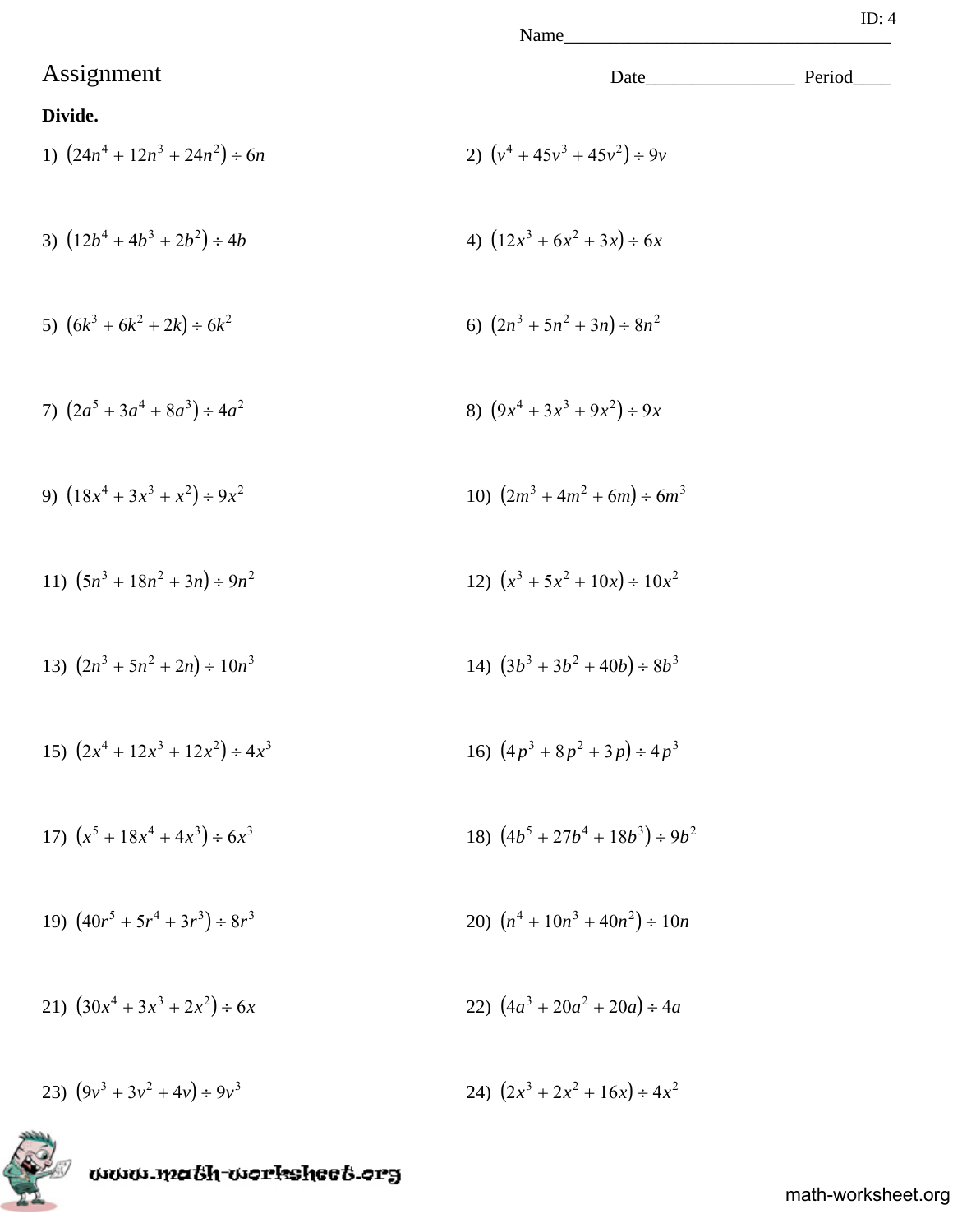# Answers to Assignment (ID: 4)

1) 
$$
4n^3 + 2n^2 + 4n
$$
  
\n2)  $\frac{v^3}{9} + 5v^2 + 5v$   
\n3)  $3b^3 + b^2 + \frac{b}{2}$   
\n4)  $2x^2 + x + \frac{1}{2}$   
\n5)  $k + 1 + \frac{1}{3k}$   
\n6)  $\frac{n}{4} + \frac{5}{8} + \frac{3}{8n}$   
\n7)  $\frac{a^3}{2} + \frac{3a^2}{4} + 2a$   
\n8)  $x^3 + \frac{x^2}{3} + x$   
\n9)  $2x^2 + \frac{x}{3} + \frac{1}{9}$   
\n10)  $\frac{1}{3} + \frac{2}{3m} + \frac{1}{m^2}$   
\n11)  $\frac{5n}{9} + 2 + \frac{1}{3n}$   
\n12)  $\frac{x}{10} + \frac{1}{2} + \frac{1}{x}$   
\n13)  $\frac{1}{5} + \frac{1}{2n} + \frac{1}{5n^2}$   
\n14)  $\frac{3}{8} + \frac{3}{8b} + \frac{5}{b^2}$   
\n15)  $\frac{x}{2} + 3 + \frac{3}{x}$   
\n16)  $1 + \frac{2}{p} + \frac{3}{4p^2}$   
\n17)  $\frac{x^2}{6} + 3x + \frac{2}{3}$   
\n18)  $\frac{4b^3}{9} + 3b^2 + 2b$   
\n19)  $5r^2 + \frac{5r}{8} + \frac{3}{8}$   
\n20)  $\frac{n^3}{10} + n^2 + 4n$   
\n21)  $5x^3 + \frac{x^2}{2} + \frac{x}{3}$   
\n22)  $a^2 + 5a + 5$   
\n23)  $1 + \frac{1}{3v} + \frac{4}{9v^2}$   
\n24)  $\frac{x}{2} + \frac{1}{2} + \frac{4}{x}$ 

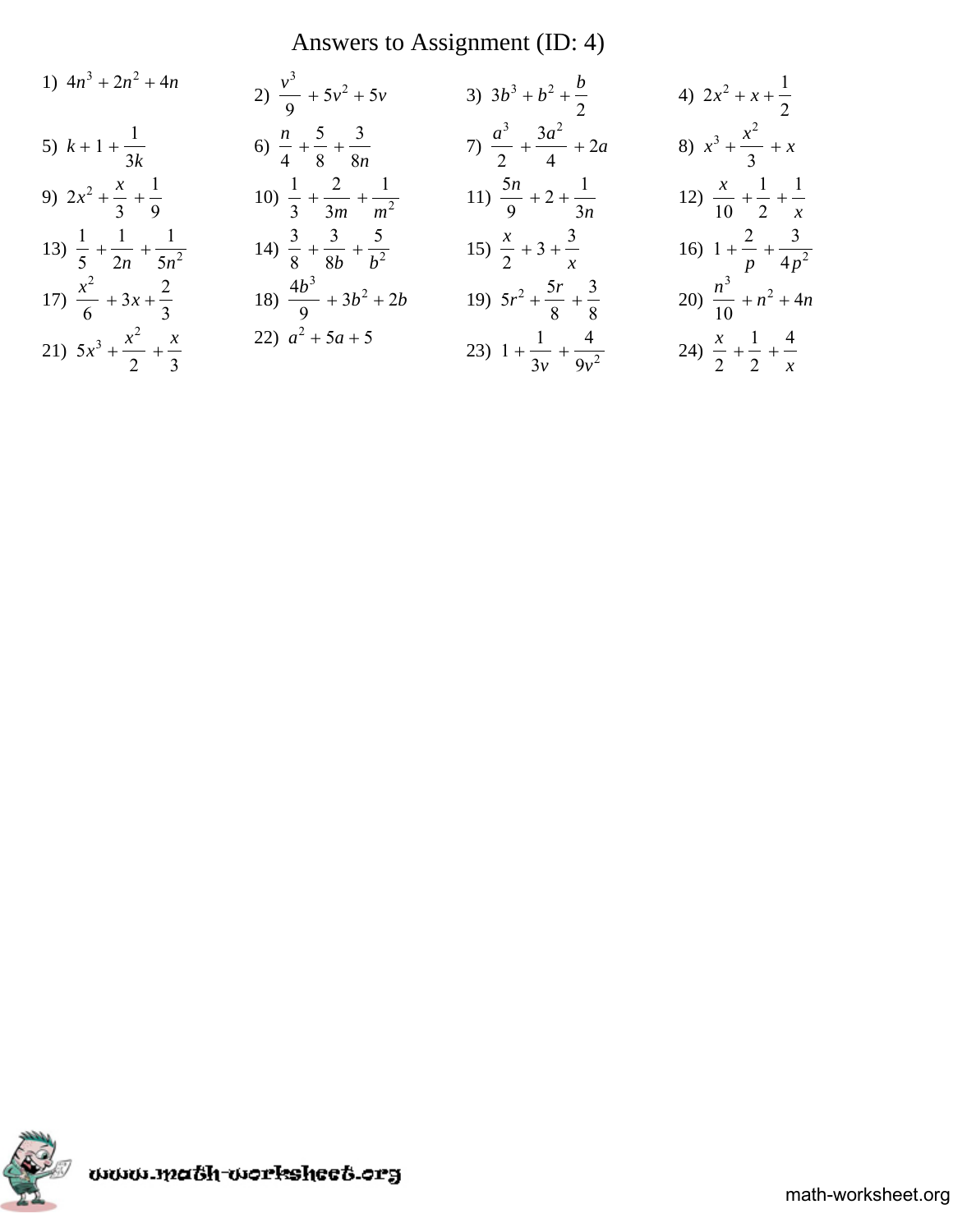- 1)  $(32x^3 + 4x^2 + 4x) \div 8x$ 2)  $(6n^4 + 30n^3 + 24n^2) \div 6n$
- 3)  $(k^3 + 50k^2 + k) \div 10k$  4)  $(16p^3 + 4p^2 + 16p) \div 8p$
- 5)  $(5n^6 + 3n^5 + 5n^4) \div 6n^2$ 6)  $(4r^3 + 8r^2 + 2r) \div 4r^2$
- 7)  $(27x^3 + 18x^2 + 3x) \div 9x^2$  8)  $(5m^3 + 20m^2 + 40m) \div 10m$
- 9)  $(5n^3 + 30n^2 + 50n) \div 10n^3$  <br>10)  $(16v^3 + 4v^2 + 20v) \div 4v^2$
- 11)  $(2x^3 + 20x^2 + 50x) \div 10x^3$ <br>12)  $(40b^3 + 8b^2 + 32b) \div 8b^2$
- 13)  $(4a^6 + 8a^5 + 40a^4) \div 8a^3$  $(k^3 + k^2 + 3k) \div 6k^3$
- 15)  $(x^3 + 2x^2 + 4x) \div 4x^3$ <br>16)  $(30x^3 + 18x^2 + 12x) \div 6x^3$
- $(3n^3 + 3n^2 + 18n) \div 9n^2$ 18)  $(2p^5 + 4p^4 + 4p^3) \div 8p^2$
- 19)  $(5m^7 + 50m^6 + 20m^5) \div 10m$  $(4x^3 + 20x^2 + 16x) \div 4x^2$
- 21)  $(27r^3 + 9r^2 + 2r) \div 9r$  <br>22)  $(20b^3 + 20b^2 + 10b) \div 10b$
- 23)  $(3n^4 + 6n^3 + 6n^2) \div 6n$  $(x^7 + 27x^6 + 3x^5) \div 9x$

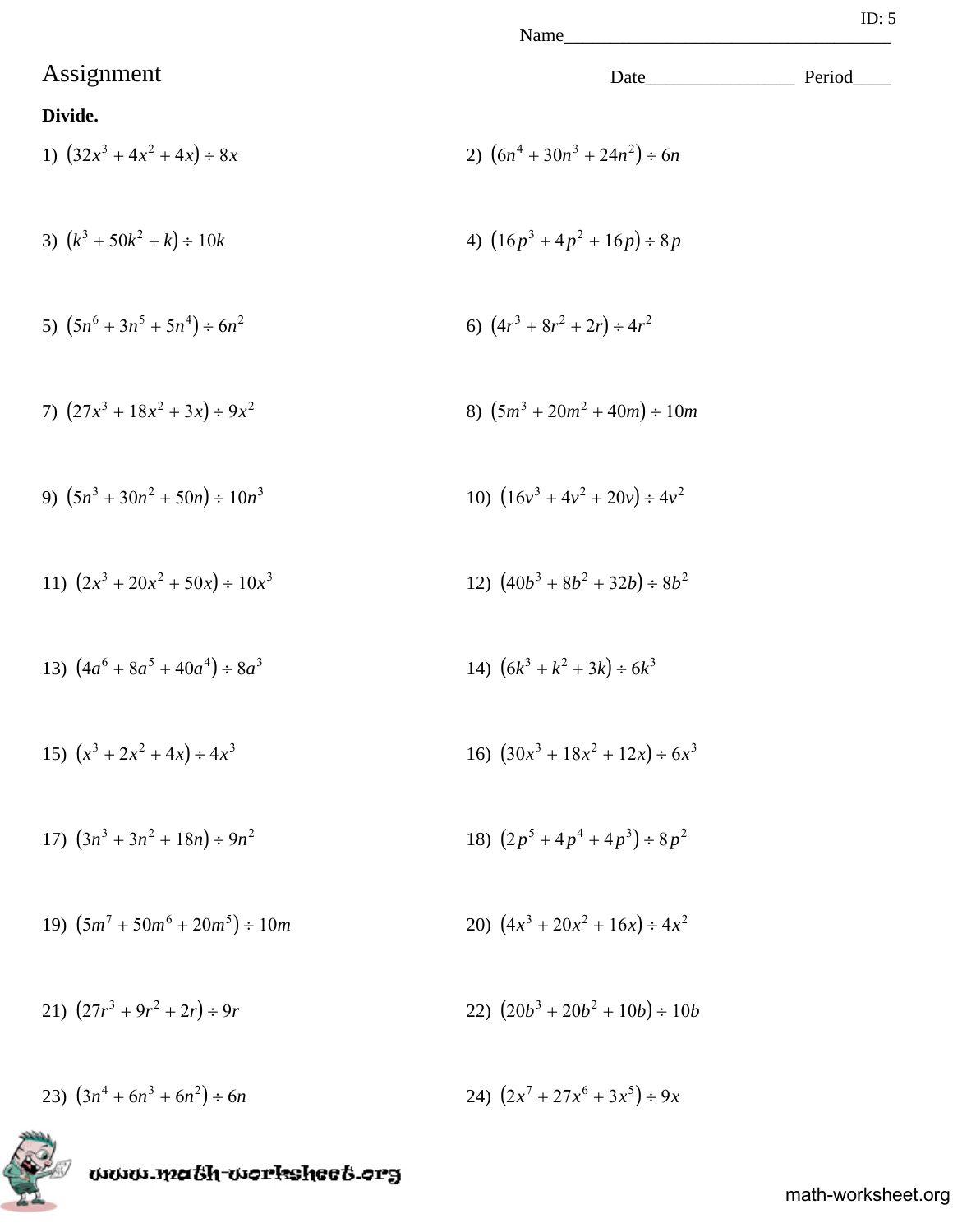# Answers to Assignment (ID: 5)

1) 
$$
4x^2 + \frac{x}{2} + \frac{1}{2}
$$
  
\n2)  $n^3 + 5n^2 + 4n$   
\n3)  $\frac{k^2}{10} + 5k + \frac{1}{10}$   
\n4)  $2p^2 + \frac{p}{2} + 2$   
\n5)  $\frac{5n^4}{6} + \frac{n^3}{2} + \frac{5n^2}{6}$   
\n6)  $r + 2 + \frac{1}{2r}$   
\n7)  $3x + 2 + \frac{1}{3x}$   
\n8)  $\frac{m^2}{2} + 2m + 4$   
\n9)  $\frac{1}{2} + \frac{3}{n} + \frac{5}{n^2}$   
\n10)  $4v + 1 + \frac{5}{v}$   
\n11)  $\frac{1}{5} + \frac{2}{x} + \frac{5}{x^2}$   
\n12)  $5b + 1 + \frac{4}{b}$   
\n13)  $\frac{a^3}{2} + a^2 + 5a$   
\n14)  $1 + \frac{1}{6k} + \frac{1}{2k^2}$   
\n15)  $\frac{1}{4} + \frac{1}{2x} + \frac{1}{x^2}$   
\n16)  $5 + \frac{3}{x} + \frac{2}{x^2}$   
\n17)  $\frac{n}{3} + \frac{1}{3} + \frac{2}{n}$   
\n18)  $\frac{p^3}{4} + \frac{p^2}{2} + \frac{p}{2}$   
\n19)  $\frac{m^6}{2} + 5m^5 + 2m^4$   
\n20)  $x + 5 + \frac{4}{x}$   
\n21)  $3r^2 + r + \frac{2}{9}$   
\n22)  $2b^2 + 2b + 1$   
\n23)  $\frac{n^3}{2} + n^2 + n$   
\n24)  $\frac{2x^6}{9} + 3x^5 + \frac{x^4}{3}$ 

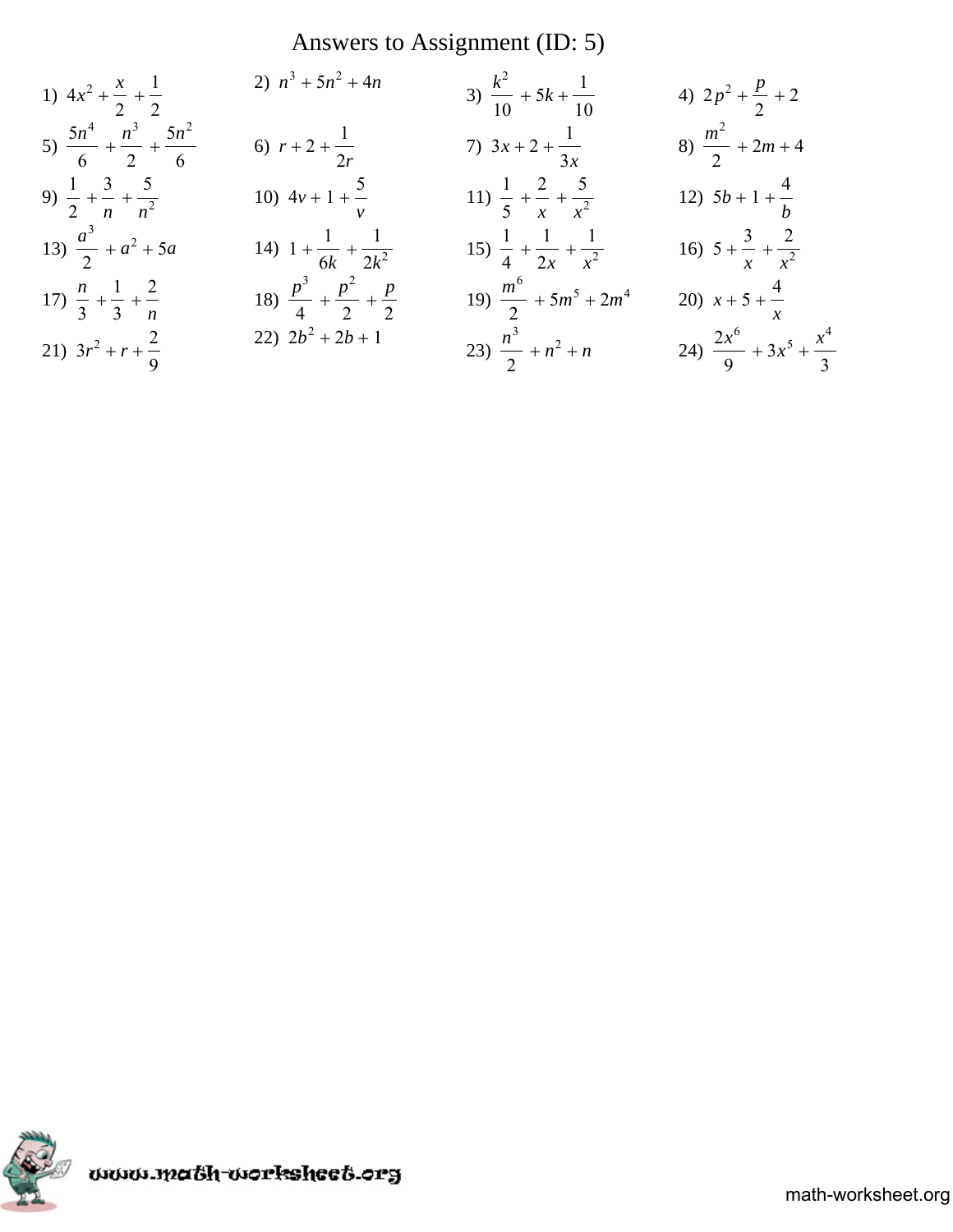# Assignment Date\_\_\_\_\_\_\_\_\_\_\_\_\_\_\_\_ Period\_\_\_\_ **Divide.** 1)  $(4n^3 + 3n^2 + 18n) \div 6n$ 2)  $(4b^5 + 2b^4 + 3b^3) \div 4b$ 3)  $(4v^3 + 5v^2 + 8v) \div 4v$ <br>4)  $(2x^3 + 2x^2 + 2x) \div 10x$ 5)  $(16a^3 + 40a^2 + 24a) \div 8a^2$ 6)  $(30k^5 + 24k^4 + 3k^3) \div 6k^2$ 7)  $(3p^3 + 2p^2 + 30p) \div 10p^2$  8)  $(2x^3 + 4x^2 + 32x) \div 8x^2$ 9)  $(9n^4 + 2n^3 + 3n^2) \div 9n^2$  $(4x^4 + 16x^3 + 4x^2) \div 4x^2$ 11)  $(2r^4 + 8r^3 + r^2) \div 8r^3$  $(2m^3 + 18m^2 + 2m) \div 6m^3$ 13)  $(40n^4 + 20n^3 + 30n^2) \div 10n^3$  $(3x^3 + 4x^2 + x) \div 4x^3$ 15)  $(30b^4 + 4b^3 + 4b^2) \div 10b^3$  $(24x^4 + 4x^3 + 18x^2) \div 6x^3$ 17)  $(3v^3 + 40v^2 + 24v) \div 8v^3$  18)  $(24n^3 + 6n^2 + 2n) \div 6n$ 19)  $(20a^4 + 4a^3 + 8a^2) \div 4a^2$  $(18k^3 + 36k^2 + 5k) \div 9k^3$ 21)  $(5x^3 + 3x^2 + 3x) \div 9x$ <br>22)  $(20n^3 + 8n^2 + 2n) \div 4n$ 23)  $(16x^3 + 3x^2 + 2x) \div 8x$  24)  $(4m^3 + 30m^2 + 24m) \div 6m$

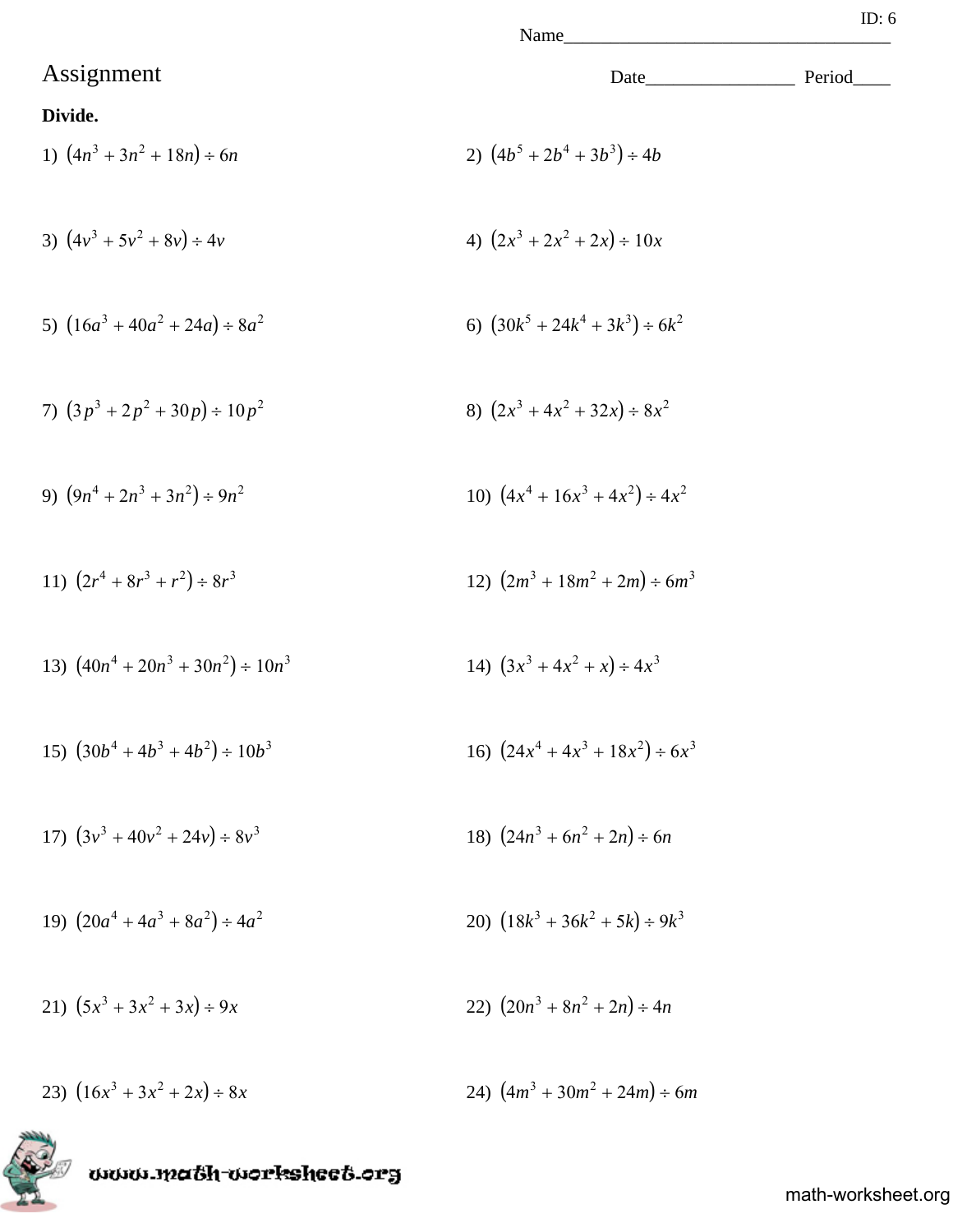# Answers to Assignment (ID: 6)

1) 
$$
\frac{2n^2}{3} + \frac{n}{2} + 3
$$
  
\n2)  $b^4 + \frac{b^3}{2} + \frac{3b^2}{4}$   
\n3)  $v^2 + \frac{5v}{4} + 2$   
\n4)  $\frac{x^2}{5} + \frac{x}{5} + \frac{1}{5}$   
\n5)  $2a + 5 + \frac{3}{a}$   
\n6)  $5k^3 + 4k^2 + \frac{k}{2}$   
\n7)  $\frac{3p}{10} + \frac{1}{5} + \frac{3}{p}$   
\n8)  $\frac{x}{4} + \frac{1}{2} + \frac{4}{x}$   
\n9)  $n^2 + \frac{2n}{9} + \frac{1}{3}$   
\n10)  $x^2 + 4x + 1$   
\n11)  $\frac{r}{4} + 1 + \frac{1}{8r}$   
\n12)  $\frac{1}{3} + \frac{3}{m} + \frac{1}{3m^2}$   
\n13)  $4n + 2 + \frac{3}{n}$   
\n14)  $\frac{3}{4} + \frac{1}{x} + \frac{1}{4x^2}$   
\n15)  $3b + \frac{2}{5} + \frac{2}{5b}$   
\n16)  $4x + \frac{2}{3} + \frac{3}{x}$   
\n17)  $\frac{3}{8} + \frac{5}{v} + \frac{3}{v^2}$   
\n18)  $4n^2 + n + \frac{1}{3}$   
\n19)  $5a^2 + a + 2$   
\n20)  $2 + \frac{4}{k} + \frac{5}{9k^2}$   
\n21)  $\frac{5x^2}{9} + \frac{x}{3} + \frac{1}{3}$   
\n22)  $5n^2 + 2n + \frac{1}{2}$   
\n23)  $2x^2 + \frac{3x}{8} + \frac{1}{4}$   
\n24)  $\frac{2m^2}{3} + 5m + 4$ 

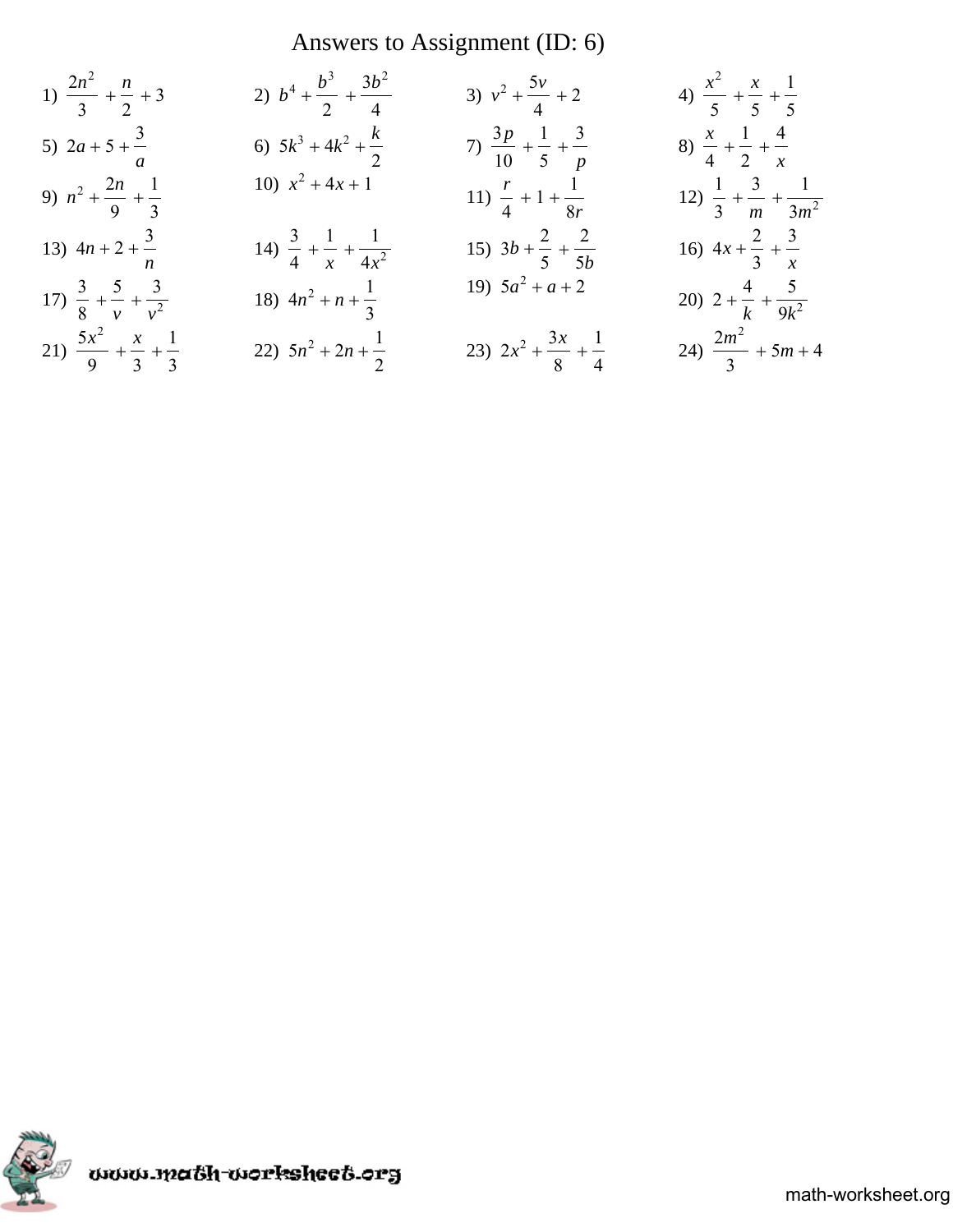Name

## **Divide.**

1) 
$$
(3x^3 + 9x^2 + 27x) \div 9x
$$
  
2)  $(2p^3 + 5p^2 + 5p) \div 10p$ 

3) 
$$
(12b^3 + 4b^2 + 2b) \div 6b^2
$$
 4)  $(20n^3 + 5n^2 + 50n) \div 10n^2$ 

5) 
$$
(9n^6 + 4n^5 + 36n^4) \div 9n
$$
 6)  $(16x^5 + 4x^4 + 2x^3) \div 4x^2$ 

7) 
$$
(5r^3 + 12r^2 + 4r) \div 4r^2
$$
  
8)  $(4a^3 + 2a^2 + 16a) \div 8a^2$ 

9) 
$$
(6x^4 + 3x^3 + 30x^2) \div 6x^3
$$
  
10)  $(5x^4 + x^3 + 10x^2) \div 10x^3$ 

11) 
$$
(4v^3 + 24v^2 + 40v) \div 8v^2
$$
  
12)  $(4a^3 + 45a^2 + 4a) \div 9a^3$ 

13) 
$$
(12p^4 + 5p^3 + 2p^2) \div 6p^3
$$
  
14)  $(k^3 + 3k^2 + 45k) \div 9k^3$ 

15) 
$$
(16x^3 + 12x^2 + 16x) \div 4x^3
$$
  
16)  $(2n^4 + 2n^3 + n^2) \div 4n^2$ 

17) 
$$
(2r^4 + 2r^3 + r^2) \div 8r^2
$$
  
18)  $(5m^3 + 5m^2 + 2m) \div 10m$ 

19) 
$$
(x^6 + 8x^5 + 4x^4) \div 8x^2
$$
  
20)  $(18n^4 + 12n^3 + n^2) \div 6n^3$ 

21) 
$$
(3x^3 + 2x^2 + 2x) \div 9x
$$
  
22)  $(2n^3 + 3n^2 + 30n) \div 6n$ 

23)  $(12v^4 + 16v^3 + 2v^2) \div 4v$  $(10b^7 + b^6 + 10b^5) \div 10b$ 



kT)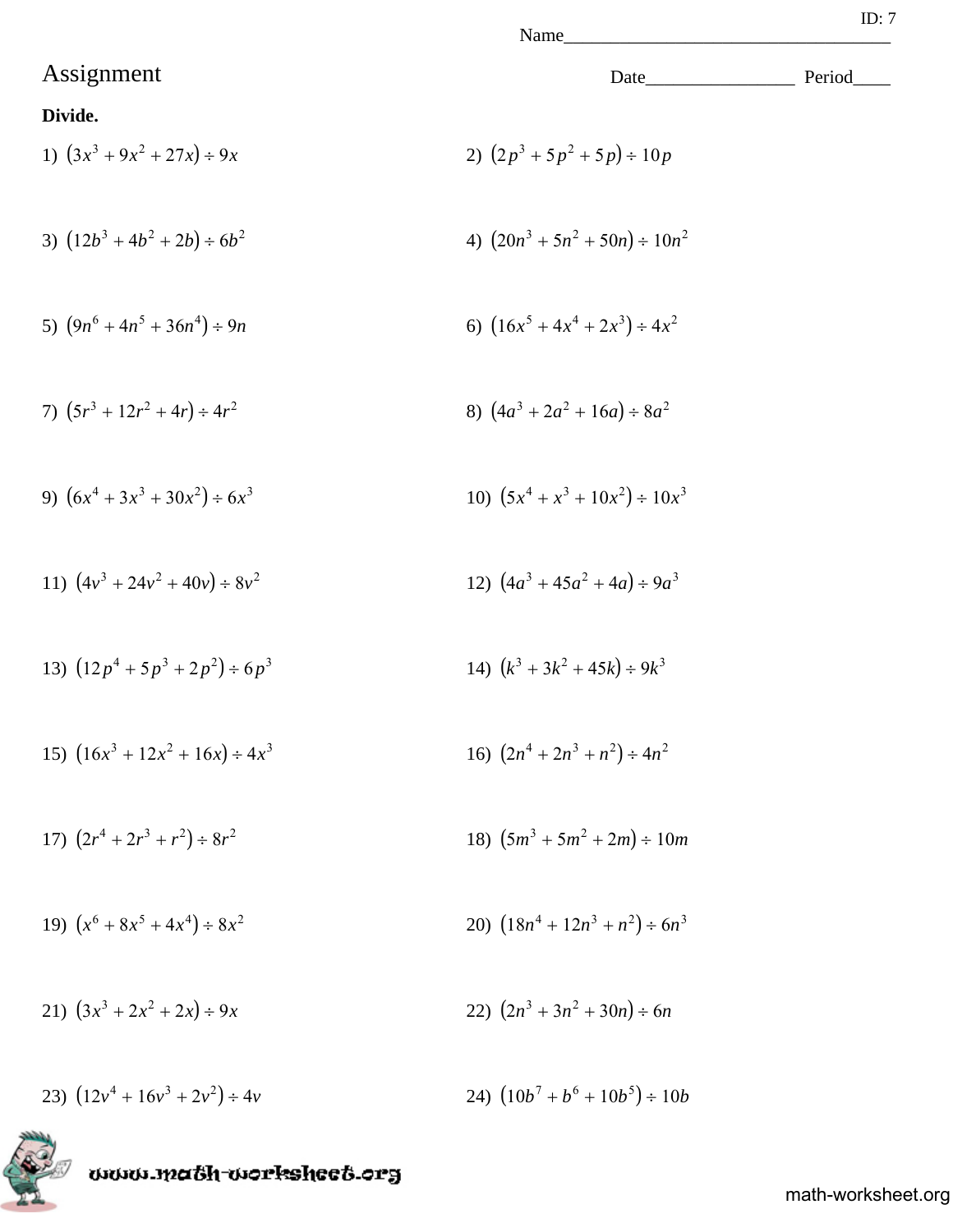# Answers to Assignment (ID: 7)

1) 
$$
\frac{x^2}{3} + x + 3
$$
  
\n2)  $\frac{p^2}{5} + \frac{p}{2} + \frac{1}{2}$   
\n3)  $2b + \frac{2}{3} + \frac{1}{3b}$   
\n4)  $2n + \frac{1}{2} + \frac{5}{n}$   
\n5)  $n^5 + \frac{4n^4}{9} + 4n^3$   
\n6)  $4x^3 + x^2 + \frac{x}{2}$   
\n7)  $\frac{5r}{4} + 3 + \frac{1}{r}$   
\n8)  $\frac{a}{2} + \frac{1}{4} + \frac{2}{a}$   
\n9)  $x + \frac{1}{2} + \frac{5}{x}$   
\n10)  $\frac{x}{2} + \frac{1}{10} + \frac{1}{x}$   
\n11)  $\frac{v}{2} + 3 + \frac{5}{v}$   
\n12)  $\frac{4}{9} + \frac{5}{a} + \frac{4}{9a^2}$   
\n13)  $2p + \frac{5}{6} + \frac{1}{3p}$   
\n14)  $\frac{1}{9} + \frac{1}{3k} + \frac{5}{k^2}$   
\n15)  $4 + \frac{3}{x} + \frac{4}{x^2}$   
\n16)  $\frac{n^2}{2} + \frac{n}{2} + \frac{1}{4}$   
\n17)  $\frac{r^2}{4} + \frac{r}{4} + \frac{1}{8}$   
\n18)  $\frac{m^2}{2} + \frac{m}{2} + \frac{1}{5}$   
\n19)  $\frac{x^4}{8} + x^3 + \frac{x^2}{2}$   
\n20)  $3n + 2 + \frac{1}{6n}$   
\n21)  $\frac{x^2}{3} + \frac{2x}{9} + \frac{2}{9}$   
\n22)  $\frac{n^2}{3} + \frac{n}{2} + 5$   
\n23)  $3v^3 + 4v^2 + \frac{v}{2}$   
\n24)  $b^6 + \frac{b^5}{10} + b^4$ 

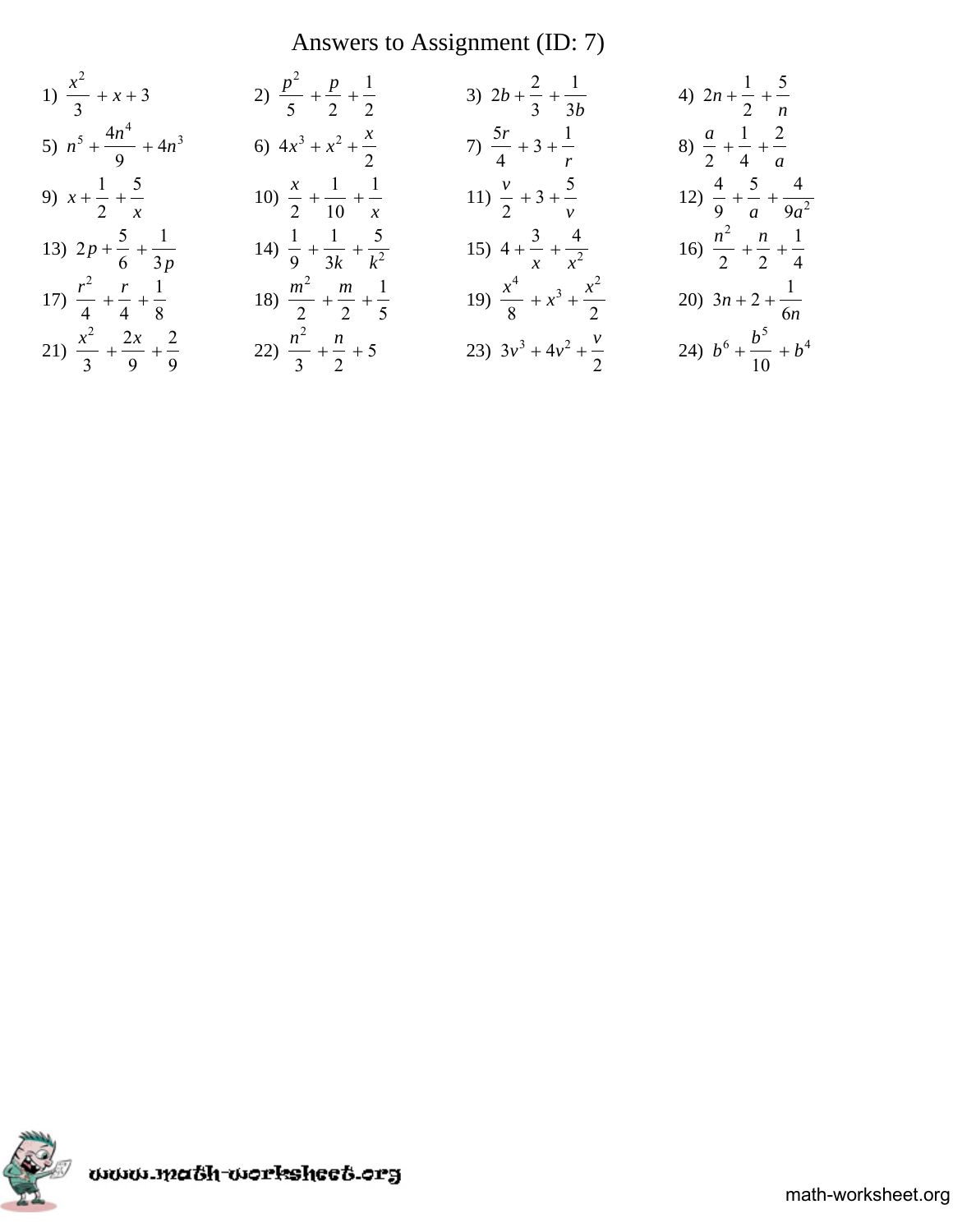1) 
$$
(2k^3 + 16k^2 + 4k) \div 4k
$$
  
2)  $(40x^3 + 20x^2 + 4x) \div 10x^2$ 

3) 
$$
(50x^3 + 5x^2 + 30x) \div 10x
$$
 4)  $(4a^3 + 24a^2 + a) \div 8a$ 

5) 
$$
(30m^3 + m^2 + 30m) \div 6m^2
$$
   
6)  $(2p^3 + 6p^2 + p) \div 6p^2$ 

7) 
$$
(2n^5 + 16n^4 + 40n^3) \div 8n^2
$$
  
8)  $(2x^3 + 4x^2 + x) \div 4x^2$ 

9) 
$$
(5x^4 + 12x^3 + 20x^2) \div 4x^3
$$
  
10)  $(2b^4 + 5b^3 + 50b^2) \div 10b^3$ 

11) 
$$
(24r^3 + 5r^2 + 8r) \div 8r^3
$$
  
12)  $(3n^3 + 45n^2 + 9n) \div 9n^3$ 

13) 
$$
(2a^3 + 3a^2 + 40a) \div 10a^3
$$
  
14)  $(45v^3 + v^2 + 9v) \div 9v^2$ 

15) 
$$
(3x^3 + x^2 + 3x) \div 9x^3
$$
  
16)  $(3n^3 + 5n^2 + 2n) \div 6n^3$ 

17) 
$$
(12a^4 + 16a^3 + 20a^2) \div 4a
$$
  
18)  $(10p^4 + 40p^3 + 10p^2) \div 10p$ 

19) 
$$
(2k^5 + 4k^4 + 12k^3) \div 4k^3
$$
  
20)  $(2x^3 + 24x^2 + 12x) \div 6x$ 

21)  $(8n^6 + 16n^5 + 32n^4) \div 8n$ 22)  $(2x^3 + 4x^2 + 3x) \div 8x$ 

23)  $(2r^5 + 4r^4 + 5r^3) \div 10r$  $24)$   $(6m^3 + 2m^2 + 24m) \div 6m$ 

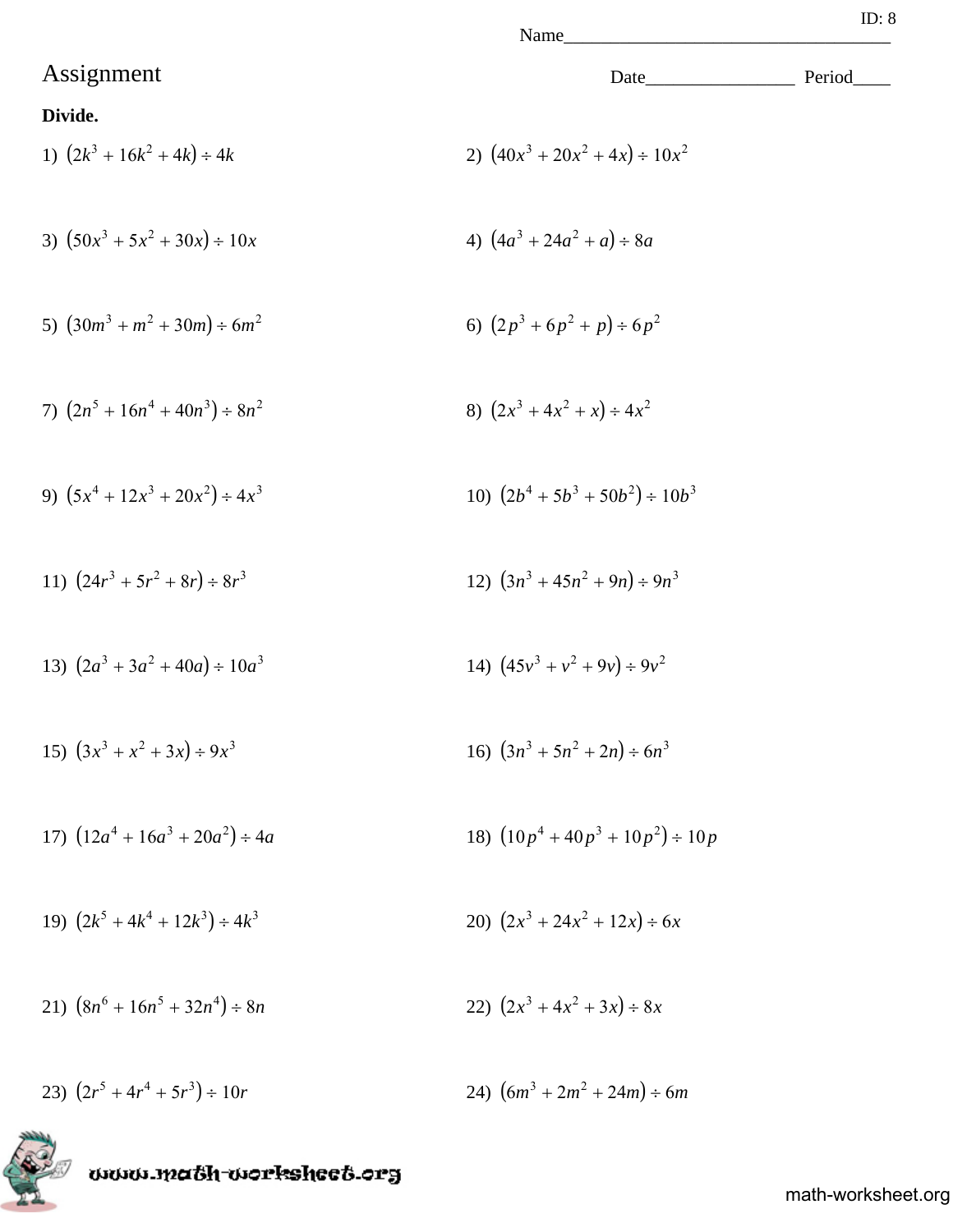# Answers to Assignment (ID: 8)

1) 
$$
\frac{k^2}{2} + 4k + 1
$$
  
\n2)  $4x + 2 + \frac{2}{5x}$   
\n3)  $5x^2 + \frac{x}{2} + 3$   
\n4)  $\frac{a^2}{2} + 3a + \frac{1}{8}$   
\n5)  $5m + \frac{1}{6} + \frac{5}{m}$   
\n6)  $\frac{p}{3} + 1 + \frac{1}{6p}$   
\n7)  $\frac{n^3}{4} + 2n^2 + 5n$   
\n8)  $\frac{x}{2} + 1 + \frac{1}{4x}$   
\n9)  $\frac{5x}{4} + 3 + \frac{5}{x}$   
\n10)  $\frac{b}{5} + \frac{1}{2} + \frac{5}{b}$   
\n11)  $3 + \frac{5}{8r} + \frac{1}{r^2}$   
\n12)  $\frac{1}{3} + \frac{5}{n} + \frac{1}{n^2}$   
\n13)  $\frac{1}{5} + \frac{3}{10a} + \frac{4}{a^2}$   
\n14)  $5v + \frac{1}{9} + \frac{1}{v}$   
\n15)  $\frac{1}{3} + \frac{1}{9x} + \frac{1}{3x^2}$   
\n16)  $\frac{1}{2} + \frac{5}{6n} + \frac{1}{3n^2}$   
\n17)  $3a^3 + 4a^2 + 5a$   
\n18)  $p^3 + 4p^2 + p$   
\n19)  $\frac{k^2}{2} + k + 3$   
\n20)  $\frac{x^2}{3} + 4x + 2$   
\n21)  $n^5 + 2n^4 + 4n^3$   
\n22)  $\frac{x^2}{4} + \frac{x}{2} + \frac{3}{8}$   
\n23)  $\frac{r^4}{5} + \frac{2r^3}{5} + \frac{r^2}{2}$   
\n24)  $m^2 + \frac{m}{3} + 4$ 

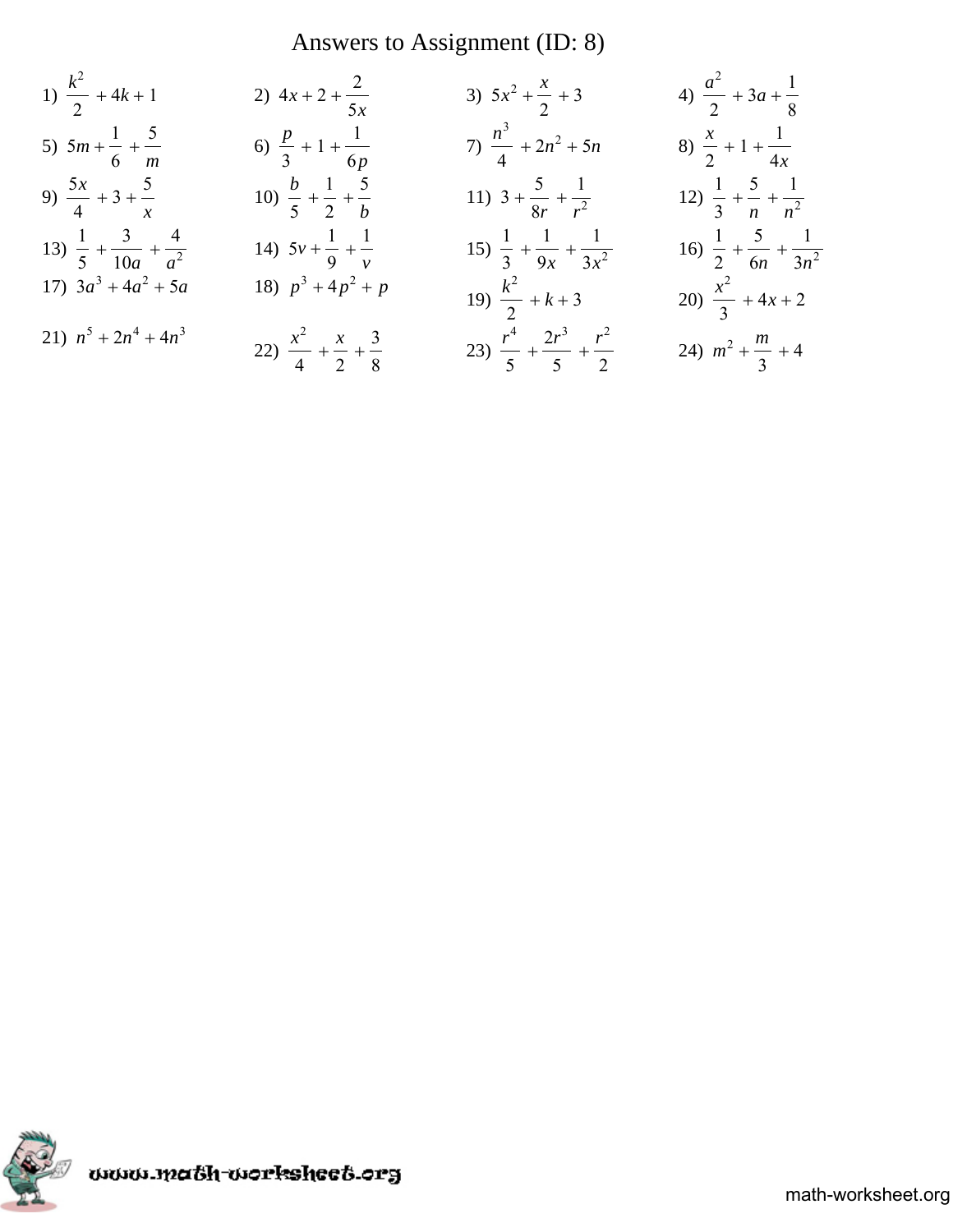1) 
$$
(4x^3 + x^2 + 20x) \div 4x
$$
  
2)  $(3n^4 + 3n^3 + 9n^2) \div 9n$ 

3) 
$$
(18b^3 + 2b^2 + 4b) \div 6b^2
$$
 4)  $(v^3 + 2v^2 + 8v) \div 8v^2$ 

5) 
$$
(10n^3 + 40n^2 + 2n) \div 10n^2
$$
   
6)  $(2a^5 + 3a^4 + 5a^3) \div 10a^2$ 

7) 
$$
(4k^3 + 5k^2 + 2k) \div 8k^2
$$
  
8)  $(2x^4 + 12x^3 + 20x^2) \div 4x^2$ 

9) 
$$
(4x^3 + 3x^2 + x) \div 6x^3
$$
  
10)  $(2p^5 + 2p^4 + 30p^3) \div 6p^3$ 

11) 
$$
(16n^7 + 2n^6 + 4n^5) \div 4n^3
$$
  
12)  $(27m^3 + 4m^2 + m) \div 9m^3$ 

13) 
$$
(10p^4 + 5p^3 + 4p^2) \div 10p^3
$$
  
14)  $(4x^6 + 5x^5 + 4x^4) \div 8x^3$ 

15) 
$$
(4n^3 + 12n^2 + 4n) \div 4n^2
$$
  
16)  $(5b^5 + 12b^4 + 6b^3) \div 6b^3$ 

17) 
$$
(45x^3 + 9x^2 + 18x) \div 9x^2
$$
  
18)  $(3n^3 + 18n^2 + 9n) \div 9n^3$ 

19) 
$$
(2a^3 + a^2 + 12a) \div 6a
$$
  
20)  $(40r^4 + 5r^3 + 2r^2) \div 10r^2$ 

21) 
$$
(4x^3 + 2x^2 + 8x) \div 4x
$$
  
22)  $(32n^3 + 2n^2 + 24n) \div 8n$ 

23)  $(2x^4 + 40x^3 + 3x^2) \div 10x$  $(4v^4 + 4v^3 + 2v^2) \div 4v$ 

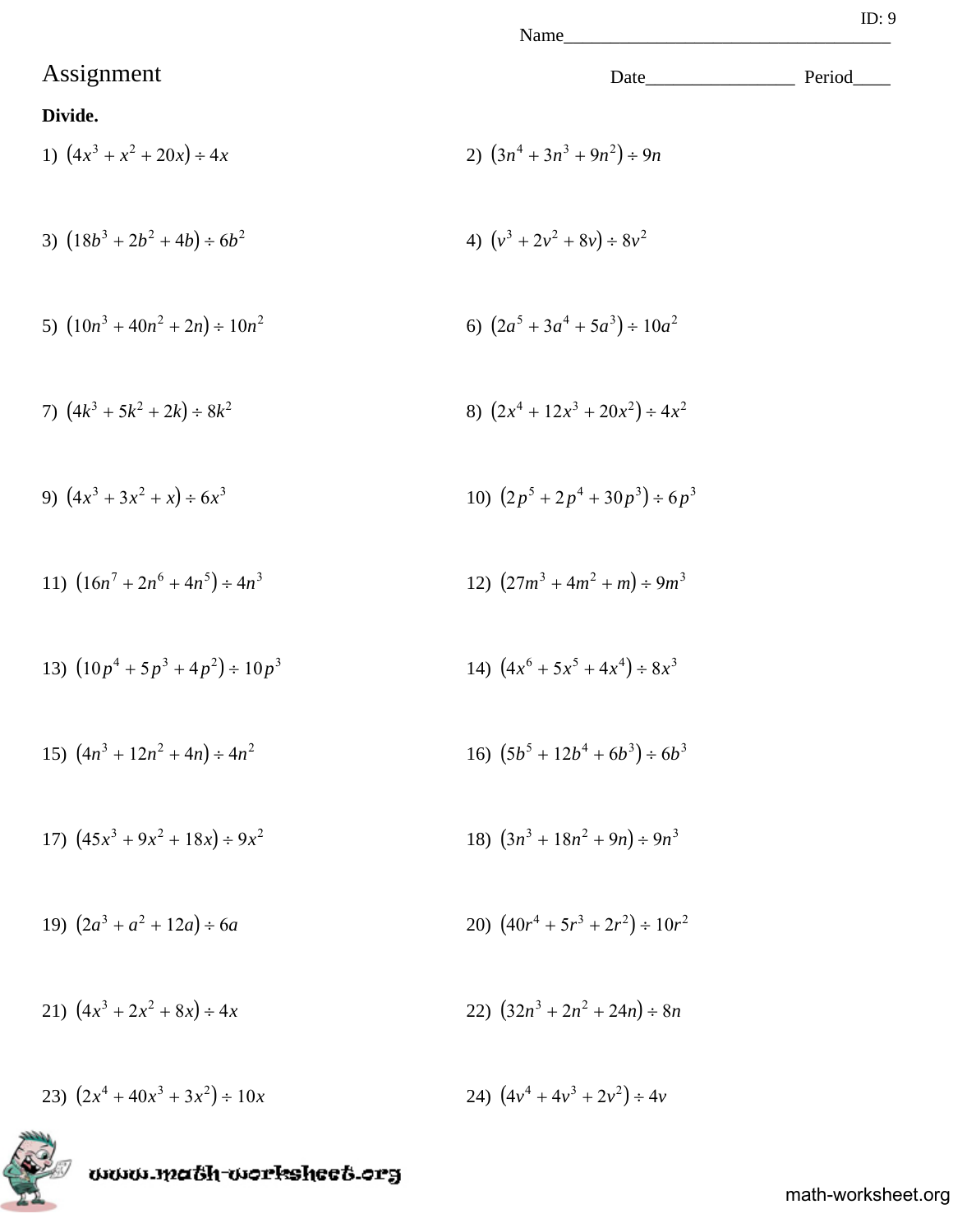# Answers to Assignment (ID: 9)

1) 
$$
x^2 + \frac{x}{4} + 5
$$
  
\n2)  $\frac{n^3}{3} + \frac{n^2}{3} + n$   
\n3)  $3b + \frac{1}{3} + \frac{2}{3b}$   
\n4)  $\frac{v}{8} + \frac{1}{4} + \frac{1}{v}$   
\n5)  $n + 4 + \frac{1}{5n}$   
\n6)  $\frac{a^3}{5} + \frac{3a^2}{10} + \frac{a}{2}$   
\n7)  $\frac{k}{2} + \frac{5}{8} + \frac{1}{4k}$   
\n8)  $\frac{x^2}{2} + 3x + 5$   
\n9)  $\frac{2}{3} + \frac{1}{2x} + \frac{1}{6x^2}$   
\n10)  $\frac{p^2}{3} + \frac{p}{3} + 5$   
\n11)  $4n^4 + \frac{n^3}{2} + n^2$   
\n12)  $3 + \frac{4}{9m} + \frac{1}{9m^2}$   
\n13)  $p + \frac{1}{2} + \frac{2}{5p}$   
\n14)  $\frac{x^3}{2} + \frac{5x^2}{8} + \frac{x}{2}$   
\n15)  $n + 3 + \frac{1}{n}$   
\n16)  $\frac{5b^2}{6} + 2b + 1$   
\n17)  $5x + 1 + \frac{2}{x}$   
\n18)  $\frac{1}{3} + \frac{2}{n} + \frac{1}{n^2}$   
\n19)  $\frac{a^2}{3} + \frac{a}{6} + 2$   
\n20)  $4r^2 + \frac{r}{2} + \frac{1}{5}$   
\n21)  $x^2 + \frac{x}{2} + 2$   
\n22)  $4n^2 + \frac{n}{4} + 3$   
\n23)  $\frac{x^3}{5} + 4x^2 + \frac{3x}{10}$   
\n24)  $v^3 + v^2 + \frac{v}{2}$ 

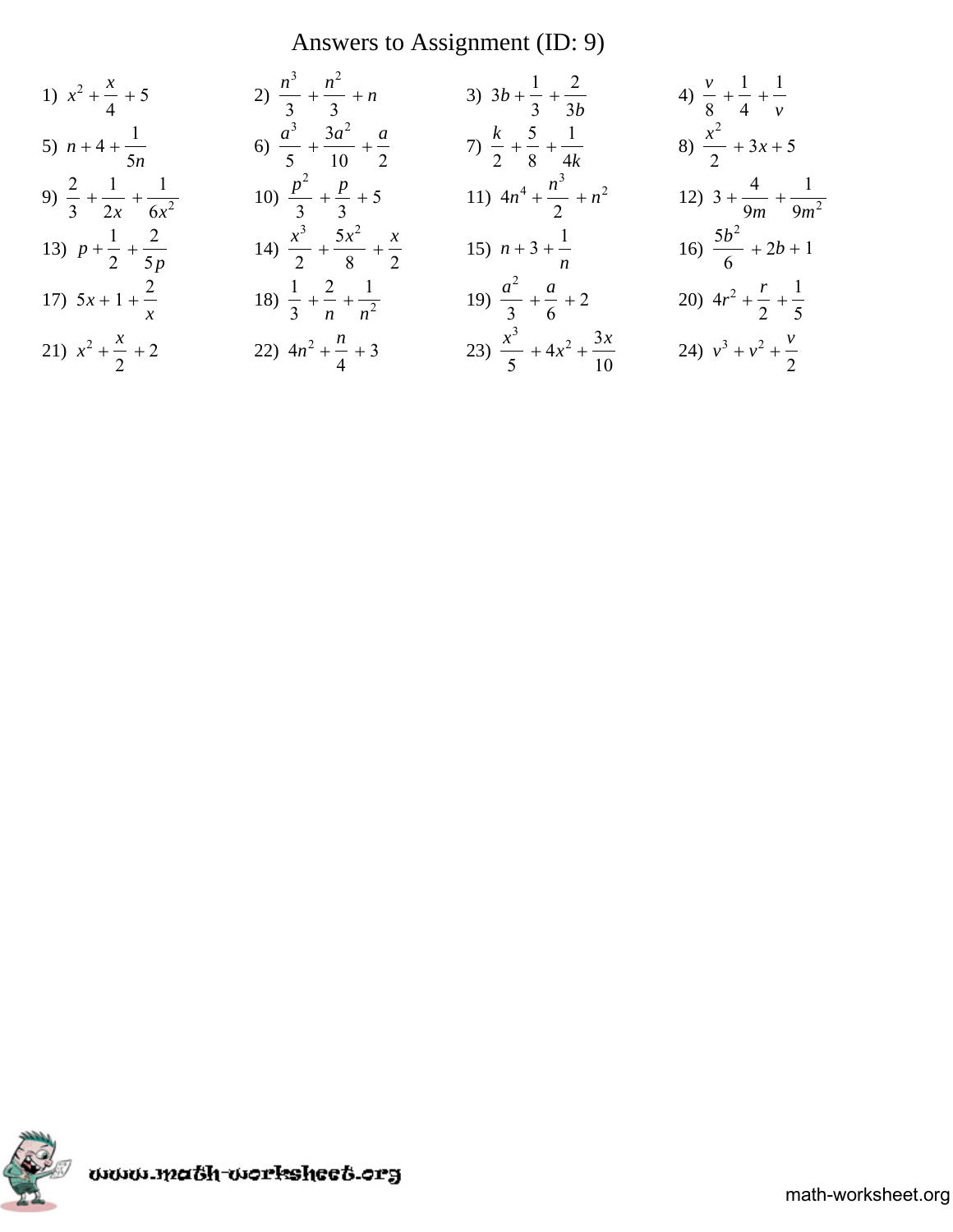1) 
$$
(4k^3 + 2k^2 + 2k) \div 4k
$$
  
2)  $(40x^3 + 30x^2 + 30x) \div 10x^2$ 

3) 
$$
(9n^3 + 36n^2 + 3n) \div 9n^2
$$
  
4)  $(5p^4 + 5p^3 + 2p^2) \div 6p^2$ 

5) 
$$
(2r^4 + 30r^3 + 18r^2) \div 6r^2
$$
   
6)  $(9m^3 + 9m^2 + 18m) \div 9m^2$ 

7) 
$$
(4x^4 + 2x^3 + 4x^2) \div 4x^2
$$
  
8)  $(8n^3 + 20n^2 + 12n) \div 4n^3$ 

9) 
$$
(v^4 + 32v^3 + 32v^2) \div 8v^3
$$
  
10)  $(2n^6 + 12n^5 + 3n^4) \div 6n^3$ 

11) 
$$
(3x^3 + 4x^2 + 4x) \div 8x^3
$$
  
12)  $(4b^3 + 40b^2 + 2b) \div 10b^3$ 

13) 
$$
(9p^5 + 5p^4 + 3p^3) \div 9
$$
  
14)  $(2x^3 + 6x^2 + 6x) \div 6x$ 

15) 
$$
(2a^3 + 20a^2 + 2a) \div 10a^3
$$
  
16)  $(k^5 + 16k^4 + 12k^3) \div 4k^2$ 

17) 
$$
(4m^3 + 3m^2 + 2m) \div 4m^3
$$
 18)  $(8n^5 + 8n^4 + 4n^3) \div 8n$ 

19) 
$$
(2x^4 + 40x^3 + 2x^2) \div 10x
$$
  
20)  $(30p^5 + 5p^4 + 20p^3) \div 10p$ 

21)  $(6b^3 + b^2 + 30b) \div 6b$ <br>22)  $(9n^3 + 3n^2 + 4n) \div 9n$ 

23)  $(20x^4 + 8x^3 + 4x^2) \div 4x$  $(18r^3 + 18r^2 + 2r) \div 6r$ 



math-worksheet.org